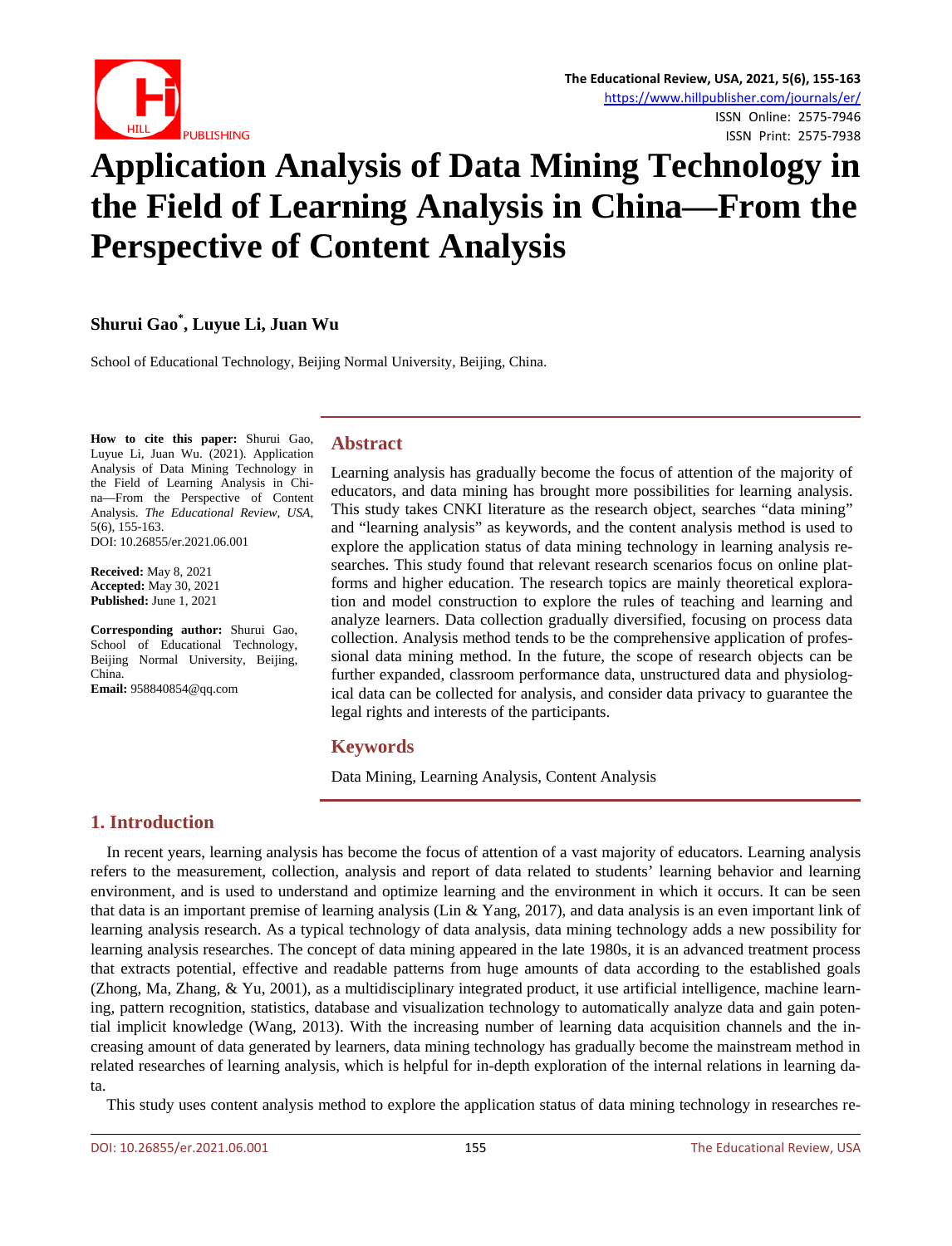lated to learning analysis, in order to provide reference for the future application of data mining methods in the field of learning analysis.

# **2. Study design**

## **2.1. Data Source**

In this study, the China National Knowledge Infrastructure (CNKI) database was selected as the source of literature research samples. First used the Boolean operation in advanced retrieval to search two keywords: "data mining" and "learning analysis", used the logical operator "AND" to connect the keywords, and checked the checkbox of education sector in "social science II album " in the catalog of literature classification, inall 339 related articles were retrieved. Through the screening of the retrieval results, non-applied research articles such as literature research, theoretical introduction and conference review were eliminated, and only literature related to the researches of learning analysis using data mining technology were selected as the research samples. Finally, 109 valid articles were obtained.

## **2.2. Research Methods and Tools**

This study mainly adopts the content analysis method. Content analysis is a research method that objectively, systematically and quantitatively describes the research content (Feng, 2009). It usually carries out coding statistics and processing analysis on selected research units based on a certain coding framework, and effectively infers the communication content, so as to understand the essential facts and trends (Berelson, 1952). Therefore, this study uses content analysis method to explore the specific application of data mining technology in the field of learning analysis.

## **2.3. Research procedures**

The content analysis framework in this study was developed by two researchers. The two researchers first designed the framework respectively based on the content analysis framework for related fields and analysis samples. Then made discussions on their own finished frameworks until a consistent framework was formed. The final content analysis framework is shown in Table 1.

After the content analysis framework was confirmed, two coders were selected to complete the coding work. First, two coders discussed the analytical framework and coding rules, and coded the literature samples independently on the basis of reaching agreement on the coding rules. After the coding was completed, the results of the two coders were compared, and the consistency coefficient of the coding results of the two coders was 0.894, which was relatively high. Then, the literature samples with inconsistent coding were discussed and recoded until the results reached a consensus.

# **3. Research Results**

# **3.1. Research Topic**

According to the statistics, among the 109 valid articles, 51 of them are theoretical exploration, 55 of them only carry out relevant model construction, and 3 of them both carry out theoretical research and complete relevant model construction. In theoretical exploration, some research discuss multiple topics at the same time, the amount of studies on each topic is shown in Figure 1. 34 articles (62.96%) focus on exploring the rules of teaching and learning, such as the exploration the impacts of learning patterns on learning effects (Wang, 2017), exploration on the relationship between the learning behavior and learning result (Chen & Song, 2019), analysis of the association between the students' feeling in class and learning result (Chen, 2018), analysis of the relationships between the students' characteristics, experiences, understanding and their satisfaction (Shu & Xu, 2014), etc. 14 articles (25.93%) have carried on the analysis of the learners, such as analysis of the online learning characteristics and learning situations of the learner groups (Chen, 2018), exploration of the differences of online learning behavior sequence among different types of learners (Jian, 2019), analysis of learners' learning status through mining relevant data (Lu & Yu, 2016), completion of the recognition of learners' emotional tendency (Liu, 2014), etc. At the same time also a small number of researchers carry on exploration on topics such as forecast (7.40%), self-adaptation and personalized learning (5.56%), evaluation (1.85%) and learning process monitoring (1.85%), for example, the realization of learners' achievement prediction based on the learners' behavior characteristics (He & Wu, 2016), and the completion of the active services' implementation of personalized education resources (Ding, 2016), etc.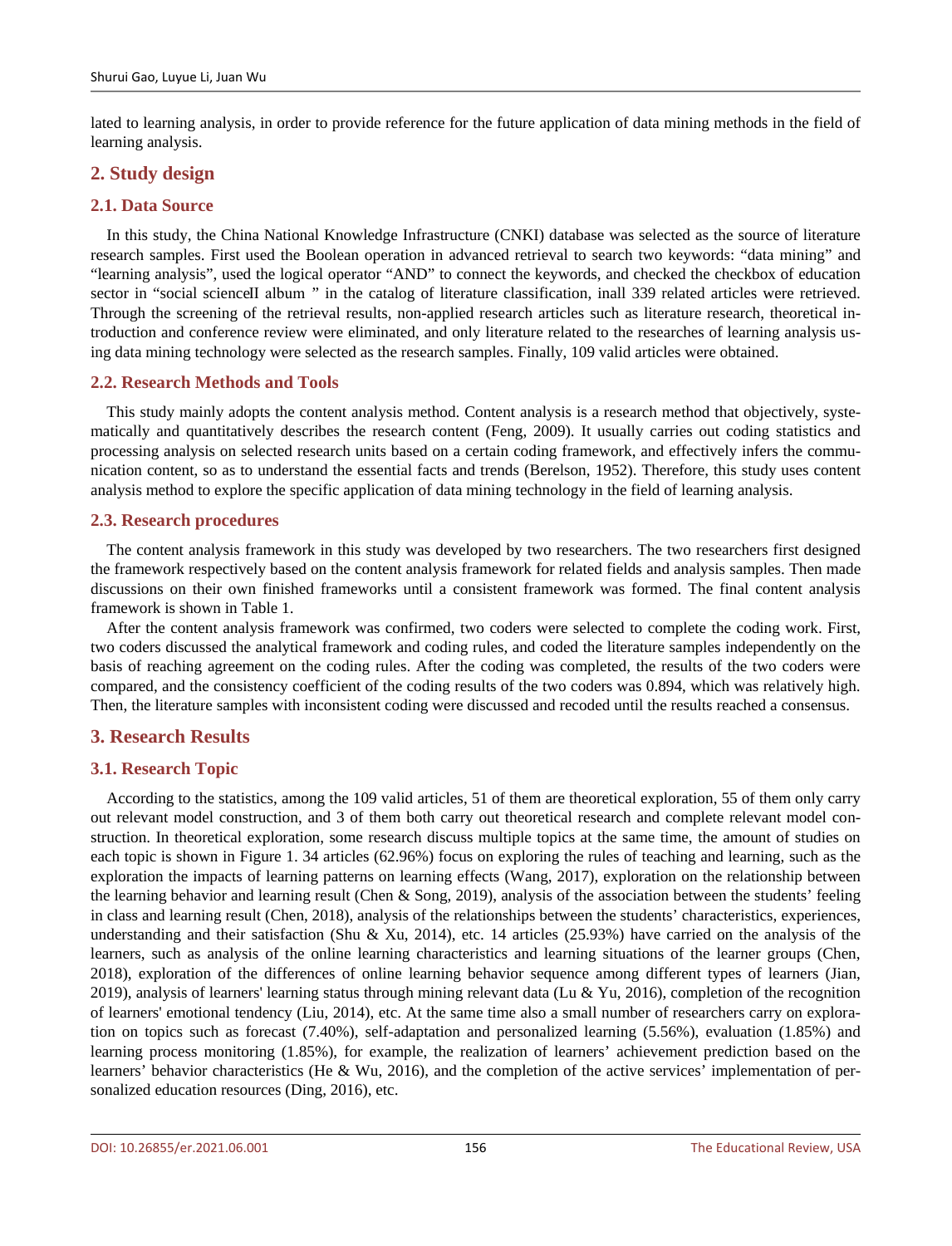| The primary<br>categories | The secondary categories                                                           | <b>Level 3 categories</b>                                                                                         |
|---------------------------|------------------------------------------------------------------------------------|-------------------------------------------------------------------------------------------------------------------|
| Research<br>topics        | The theoretical study                                                              | Exploring teaching and learning rules, self-adaptation and<br>personalized learning, prediction, learner analysis |
|                           | Learner analysis model construction                                                | Early warning, prediction, assessment, learner analysis, per-<br>sonalized education, others                      |
| Research<br>objects       | Preschool education                                                                |                                                                                                                   |
|                           | K <sub>12</sub>                                                                    |                                                                                                                   |
|                           | Higher education                                                                   |                                                                                                                   |
|                           | The remote education                                                               |                                                                                                                   |
|                           | Vocational education                                                               |                                                                                                                   |
|                           | Wisdom education                                                                   |                                                                                                                   |
|                           | Others                                                                             |                                                                                                                   |
| Data types                | Data of Learners' characteristics                                                  | Gender, grade/age, student number, educational background,<br>type, region, others                                |
|                           | Data on physiological and psychological res-<br>ponses during the learning process | Learning style, learning interest/preference, learning motiva-<br>tion, attitude and emotion, others              |
|                           | Learning attention behavior                                                        | Length of study, frequency of study, quantity of study, lo-<br>gin/attendance, choice of resources, others        |
|                           | Autonomous behavior of learning                                                    | Browse, search, download, create resources, click, visit,<br>thumb up, paths, others                              |
|                           | Learning interactive data                                                          | Comments and replies, posts, discussions, events, Q&A, oth-<br>ers                                                |
|                           | Learning outcome data                                                              | Test scores, final scores, questionnaire scores, notes, assign-<br>ments, others                                  |
|                           | The resource data                                                                  | Resource information, resource characteristics                                                                    |
|                           | Life data                                                                          | Consumption, library borrowing, others                                                                            |
|                           | Teacher data                                                                       |                                                                                                                   |
|                           | Others                                                                             |                                                                                                                   |
| Analysis<br>methods       | Statistical analysis                                                               | Descriptive statistics, regression analysis, correlation analysis,<br>principal component analysis, others        |
|                           | Visual analysis                                                                    | Social network analysis, others                                                                                   |
|                           | Relationship mining                                                                | Association rules mining, sequence patterns mining, others                                                        |
|                           | Text mining                                                                        | Content analysis, others                                                                                          |
|                           | Clustering and classification                                                      | Clustering, Bayes, Decision Trees, Neural Networks, others                                                        |
|                           | Recommendation algorithm                                                           | Collaborative filtering recommendation, others                                                                    |
|                           | Others                                                                             |                                                                                                                   |
| The data<br>sources       | Online data                                                                        | Online learning platform, online learning management sys-<br>tem, Web, others                                     |
|                           | Offline data                                                                       |                                                                                                                   |
|                           | Mixed form data                                                                    |                                                                                                                   |

#### **Table 1. Content analysis framework**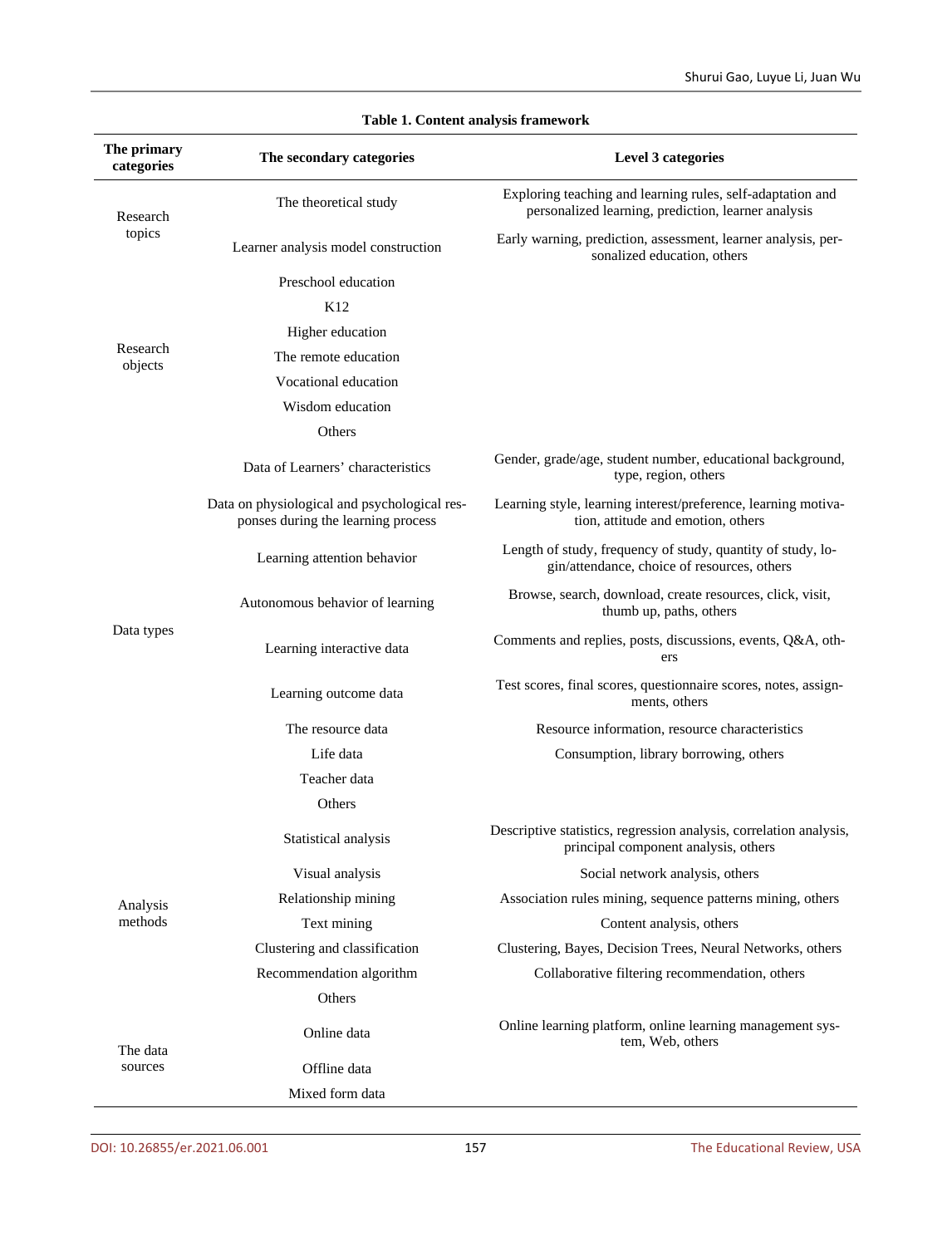

**Figure 1. Quantity distribution of each topic of theoretical exploration.**

In relevant research of model construction, the amount of each topic involved is shown in Figure 2. 32 articles (55.17%) built learner analysis models, for example, the construction of multiple concentric learning analysis model based on MOOCs (Hua & Zhang, 2014), the "6W" learning analysis framework proposed by integrating the six key elements of learning analysis (Gao, 2015), etc. In 11 articles (18.97%), evaluation models have been designed, such as building a multi-source and multi-dimensional model for comprehensive quality evaluation of students (Zhang & Qi, 2017). In addition, 10 articles have constructed prediction model and personalized education model, the percentage of both are 17.24%, for example, the construction of learning outcome prediction work model based on CIEO analysis thought (Mou, 2019), and the design of learning resources personalized recommendation model (Wang, 2018), etc. Besides that, 5 articles (8.62%) have built early warning model.



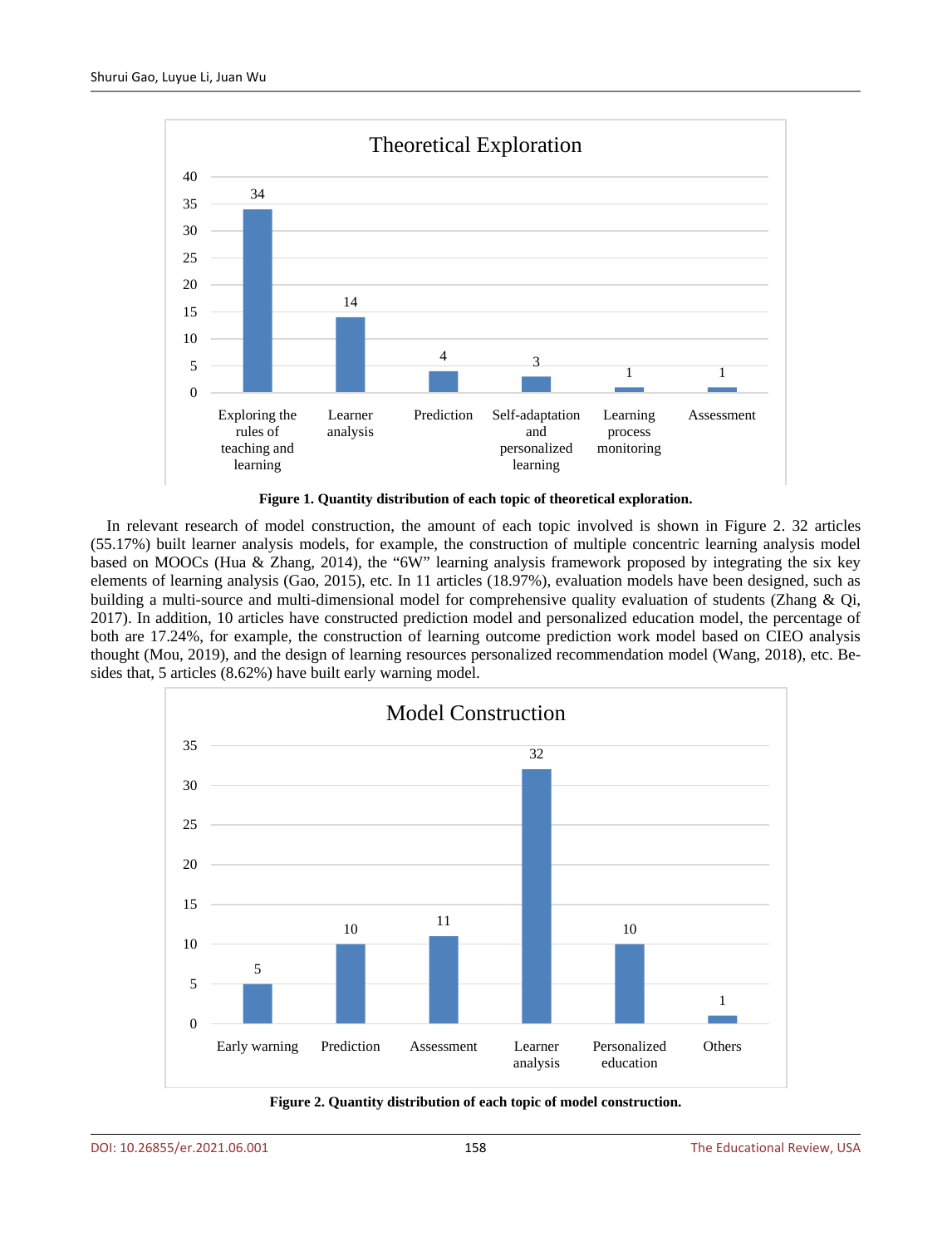In 109 valid articles, only 67 described the specific research object, and the rest only pointed out that they were researching online learning. Among them, higher education received the most attention, accounting for 56.72%; 16.42% mainly focused on vocational education; in addition, some researchers also paid attention to K12 (10.45%), distance education (8.96%) and wisdom education (7.46%).

# **3.3. Data types**

According to the statistics, each study involves at least three kinds of data, and the number of data types involved was shown in Figure 3. Among all valid articles, 83 (76.15%) collected learner's learning outcome data, that is, analyzed the relevant data generated by learners after the completion of learning, or used it as a learning result verification index, in which the final results, homework and test results were mainly concerned. 67 studies (61.47%) collected learners' interaction data, that is, data related to learners' communication and interaction in the learning process were collected, mainly focusing on learners' posting, reply and comment, discussion and so on. 63 studies (57.80%) analyzed the data of learners' attention behavior, that is, collected the relevant data of learners' attention to learning, which mainly focused on learning duration, learning frequency, login/attendance, etc. 62 papers (56.88%) collected the characteristic data of learners, that is, they focused on the characteristics and traits of learners themselves, mainly involving grade/age, gender and educational background, etc. 61 studies (55.96%) collected the data of autonomous behavior of learners, that is, focusing on the spontaneous learning behavior of learners in the learning process, mainly including browsing, visiting and downloading. 30 papers (27.52%) collected the physiological and psychological response data of learners in the learning process, that is, analyzed the relevant cognitive data of learners in the learning process, mainly involving learning style, learning interest/preference, attitude and emotion, etc. In addition, a small number of researchers collected data of teachers (5.50%), resource data (5.50%) and life data (4.59%) for analysis.



**Figure 3. Quantity distribution of each data type.**

# **3.4. Analytical methods**

According to the statistics, a variety of methods are used comprehensively in most of the studies, and 2.80 methods are used on average in each paper. The number of analysis methods involved was shown in Figure 4. Among them, the most involved method is clustering and classification. The number of articles using this method is 69, accounting for 63.30%. It mainly includes clustering algorithm, decision tree and Bayes, etc., and is mostly used to classify according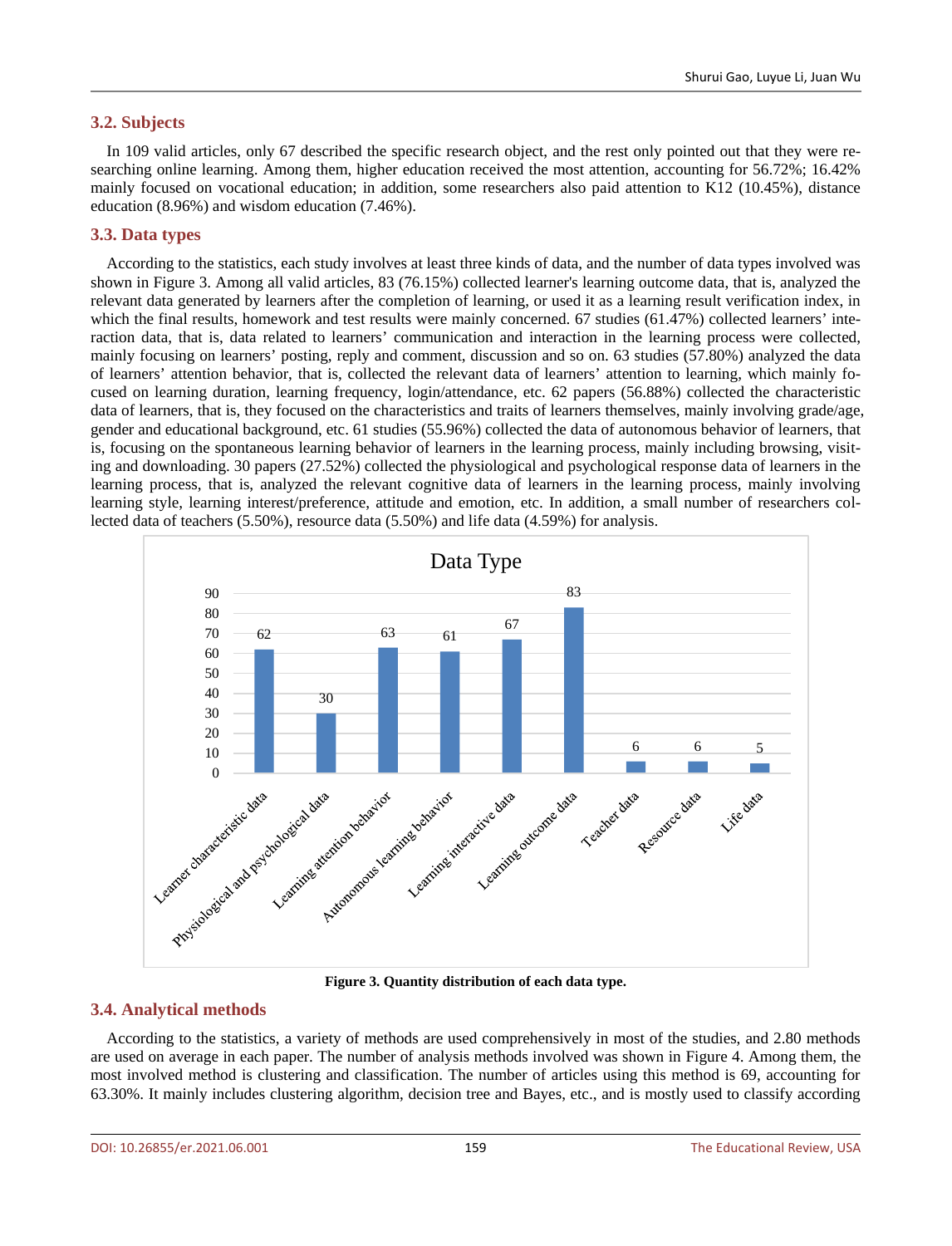to the characteristics of learners. 60studies (55.05%) used traditional statistical analysis methods, mainly involving correlation analysis, regression analysis and descriptive statistics. 46 papers (42.20%) involved the use of relational mining algorithms, mainly including association rule mining and sequence pattern mining to explore the relationship between different factors in the learning process. 24 papers (22.02%) used visual analysis methods, mainly including social network analysis and other types of visual presentation methods. 11 papers (10.09%) used relevant algorithms of text mining, such as text analysis, to analyze text data in the learning process. In addition, 9 articles (8.26%) used relevant recommendation algorithms, such as collaborative filtering recommendation, etc.



**Figure 4. Quantity distribution of various analytical methods.**

# **3.5.Data source**

Among the 109 valid articles, 74.32% only selected online data, and the sources included online learning platform (72.84%), management system (22.22%), web log (3.71%) and website forum (1.23%). 11.00% only used offline data. 14.68% used mixed data.

# **4. Discussions**

# **4.1. The research scenes and objects are relatively concentrated, and tend to be online and higher education**

It is found that the research scenes of data mining technology in the field of learning analysis focus on online learning, which is closely related to the emergence of new learning methods such as MOOC, micro-class and mobile learning. Online platforms can record a large amount of data generated by learners during learning, which not only provides convenience for monitoring learners, but also promotes the realization of personalized education to a certain extent. Therefore, the study of online learning scenes has become the focus of learning analysis researchers.

At the same time, the analysis also shows that the target objects of relevant researches are mostly concentrated on higher education, and there are relatively few researches on K12 and preschool education. This may be because most college students have the basic information literacy of online learning, and have more opportunities to contact online learning, which is conducive to researchers to collect relevant data through online learning platform. The educational environment of higher education is also relatively open, where learners can generate a large amount of data in various aspects, and researchers need to use the corresponding data mining technology to deal with the huge data sources. However, in K12 and preschool education, learners are mostly in the traditional classroom learning environment, the data generated by learners are relatively limited, and the classroom behavior is difficult to record, which increases the difficulty for the promotion of relevant researches to a certain extent. Therefore, the application of data mining technology in K12 and preschool education learning analysis and its application mode still need to be further explored.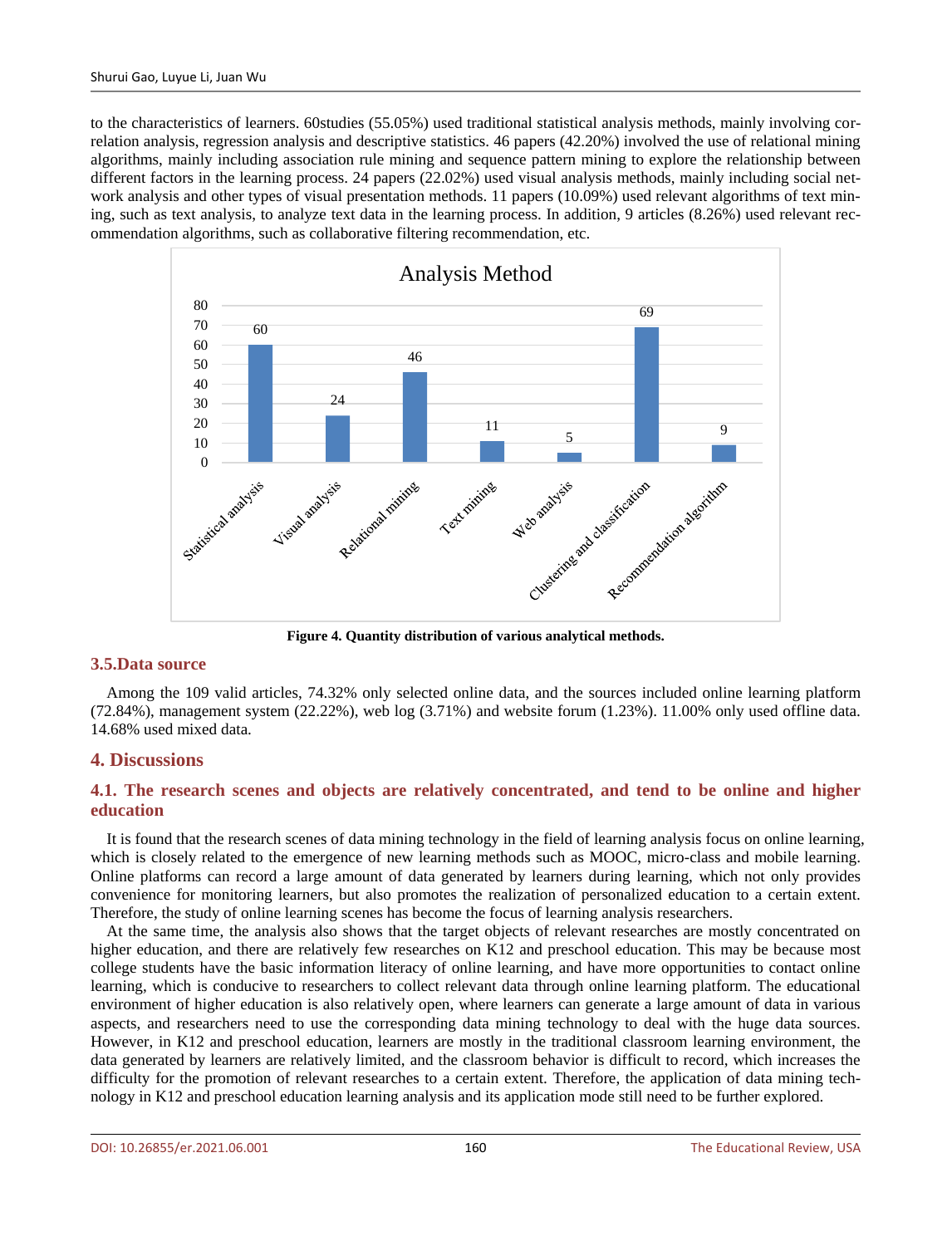#### **4.2. Research topics are gradually increasing, with equal emphasis on theory and practice**

It is found that theoretical exploration and model construction are in a relatively balanced proportion in the relevant studies of learning analysis using data mining technology. Researchers not only pay attention to the exploration of relevant theoretical rules, but also pay attention to the construction of corresponding models to solve practical problems. In the study, analyzing learners and exploring the rules of teaching and learning are the hot spot of theoretical research and model construction. The support of data mining technology is helpful for researchers to analyze learners deeply from a wide range of data, to mine implicit features from explicit data, and to explore the objective laws in teaching and learning. Though prediction for the learners, the implementation of personalized education is not the current research hot spot, but with personalized learning continuous progress in the field of education, the realization of personalized education strategies, such as the prediction of learners' individual learning effectiveness and personalized resource recommendation, will become the focus of education researchers. In addition, some data mining techniques such as random forest and collaborative filtering recommendation also provide the possibility for the implementation of the corresponding strategies. Therefore, the prediction of learners and personalized education will become the research trend in the field of learning analysis.

#### **4.3. Data types are increasingly wide and focus on the learning process**

Study shows that the types of data collected are various. in addition to learning outcome data widely collected, behavioral data such as learners' interactive behaviors, attentiveness behaviors and autonomous behaviors in the learning process, as well as learners' own characteristic data are the hot spots for researchers to analyze. It can be seen that the support of data mining technology provides the possibility for the comprehensive analysis of diverse data in the learning process.

Compared with the above types of data, the collection of psychological and physiological data of learners is relatively small, and in most cases, the subjective scale was used for data collection. There is a lack of more objective psychological and physiological data collection, such as eye movement data. This may be because this type of data collection requires relatively expensive instruments, and it is difficult to collect a large number of students' data for data mining, so there are few relevant researches. How to balance the objectivity of data with the feasibility of research, and how to conduct data mining on psychological and physiological data to explore learners' emotional, cognitive and other psychological states still need further research.

In addition, the data of learning resources, teachers, and life data such as campus consumption and library borrowing in related management systems are also considered by some researchers. It can be seen that the introduction of data mining technology makes the types of data that can be analyzed increasingly extensive, which is conducive to the comprehensive analysis of the possible factors that affect learners' learning effectiveness.

## **4.4. Analytical methods are becoming more diverse, and data mining and learning analysis are increasingly closely linked**

It is found through statistics that most researchers do not use a single analysis method in research, but a comprehensive use of multiple research methods. Although the traditional statistical analysis method is still widely used, but as a result of data mining methods provide convenience for large data processing and more deeply explore data internal rule, therefore it has become the mainstream of study analysis research method. The most widely used methods include clustering algorithm, association rule mining, decision tree, and so on. These methods can help us to cluster according to the characteristics of the learners (Hou, Li, Wang, &Li, 2011), explore the relationship between various influencing factors in learning and learning results (Chen, 2018), classification analysis of academic performance, etc. (Li, 2019).

In addition, other types of data mining technology in learning analysis researches are just beginning. For example, using text mining conducted semantic analysis of online discussion content (Lao, 2019), using web mining to analyze learners' web browsing history to explore their characteristics (Han & Lin, 2008). These methods enable automatic analysis of unstructured data, bring new research opportunities for researchers. For another example, social network analysis can visually present the demand relationship of learning resources in learning space (Yun & Liu, 2014), and collaborative filtering recommendation algorithm can be used to recommend personalized learning resources for students, etc. (Sun, 2018). It can be seen that the connection between data mining technology and learning analysis is becoming increasingly close. Data mining methods bring the possibilities for analyzing various data such as qualitative and quantitative data, and also promote the realization of multiple purposes such as exploring laws, forecasting and warning, and personalized education in learning analysis researches.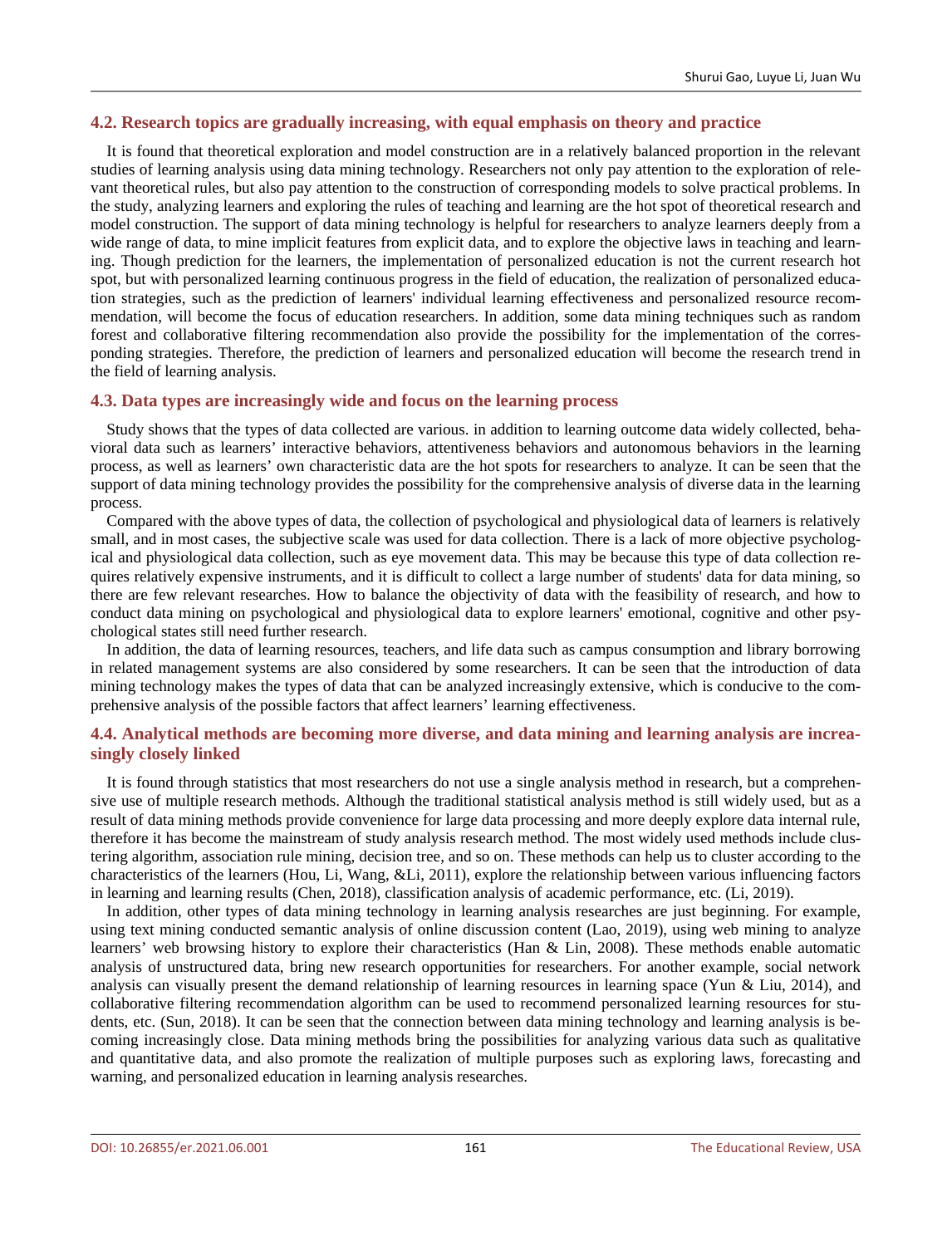## **5. Conclusion**

This paper analyzes the application status and trend of data mining technology in the field of learning analysis in China through content analysis method. It is found that the relevant research scenarios are mainly focused on online platforms and higher education. The main research topic is theoretical exploration and model construction of learner analysis and exploration of the rules of teaching and learning. The prediction of learners and personalized education are expected to become the trend. Data collection focuses on procedural and explicit data collection, and analysis of psychological and physiological data has received more and more attention. Analytical methods tend to be the comprehensive use of professional data mining methods.

The 9th International Conference on Learning, Analysis and Knowledge, held in the US in May 2019, highlighted the "inclusiveness" of analytics. The application of data mining technology in the field of learning analysis in China fully reflects this point. The diversity of data types and the integration of various analysis methods highlight the expansion of research "inclusiveness". I believe that future researchers will continue to consider enhancing research inclusiveness. For instance, expanding the scope of research objects and applying relevant data mining technologies to explore the learning rules in K12 and preschool education; Continuing to enrich data types, offline classroom behavioral data, unstructured data and physiological data can be more included in the research for a more comprehensive exploration. At the same time, the wide access to data also brings privacy leakage and other security risks. At present, relevant studies rarely mention the issues of "data privacy" and "data security". Therefore, researchers should pay more attention to this point and carry out researches on the premise of guaranteeing the legitimate rights and interests of the participants in the future.

#### **References**

Berelson, B. (1952). Democratic Theory and Public Opinion. Public Opinion Quarterly, 16(3), 313-330.

- Chen, L. (2018). An Empirical Study on the Influence Mechanism of Teacher Trainees' Learning Behaviors in Online Education. Distance Education in China, 525(10), 37-45+81.
- Chen, L. L. and Song, H. H. (2019). Analysis of Learning Behavior and Learning Effectiveness Based on MOOC Data Mining. Education Teaching Forum, 415(21), 59-60.
- Chen, N. (2018). Students' Learning Data Mining Based on Double Teacher Cooperative Teaching Mode. MA.Sc. Thesis, Tianjin: Tianjin Normal University.
- Chen, M. Y. (2018). Prediction Model Based on Association Rules and RBF Neural Network. MA.Sc. Thesis, Wuhan: Central China Normal University.
- Ding, J. H. (2016). Personalized and Active Service Mode for Educational Resources. Ph.D. Thesis, Wuhan: Central China Normal University.
- Feng, X. T. (2009). Sociological Research Methods. Beijing: China Renmin University Press.
- Gao, J. (2015). Research on Construction and Application of Learning Analysis Framework. MA.Sc. Thesis, Changchun: Northeast Normal University.
- He, C. K. and Wu, M. (2016). Analysis and Prediction of Learning Behavior of edX Platform Education Big Data. Distance Education in China, (06), 54-59.
- Han, X. Q. and Lin, C. J. (2008). Analysis of Distance Learner Characteristics Based on Web Mining. Science & Technology Information, (33), 475-476.
- Hua, Y. F. and Zhang, L. G. (2014). Research on Construction and Application of Multiplex and Concentric Learning Analytics Model Based on MOOCs. Journal of Distance Education, (05), 104-112.
- Hou, Y. J., Li, Q., Wang, X. J., and Li, X. L. Effect Analysis of Distance Learners Action Based on K-means Clustering Algorithm. Journal of Beijing University of Posts and Telecommunications (Social Science Edition), (01), 108-113.
- Jian, B. X. (2019). The Study on the Differences of Online Learning Behavior Sequences Based on Brain-based Learning Style. MA.Sc. Thesis, Changchun: Northeast Normal University.
- Lao, C. Y. (2019). Implementation and Application of a Semantic Analysis Tool for Online Discussion in Network Learning Space. MA.Sc. Thesis, Wuhan: Central China Normal University.
- Lu, L. S. and Yu Minghui. (2016). Learning State Analysis Method of Students Based on Outlier Detection. Computers and Modernization, (03), 35-40
- Li, P. (2019). Management and Analysis of User Learning Data of MOOC Platform. Computer Education, (01), 145-149.
- Lin, W. T. and Yang, N. (2017). Comparative Study on the Application of Learning Analysis Technology in Recent Five Years at